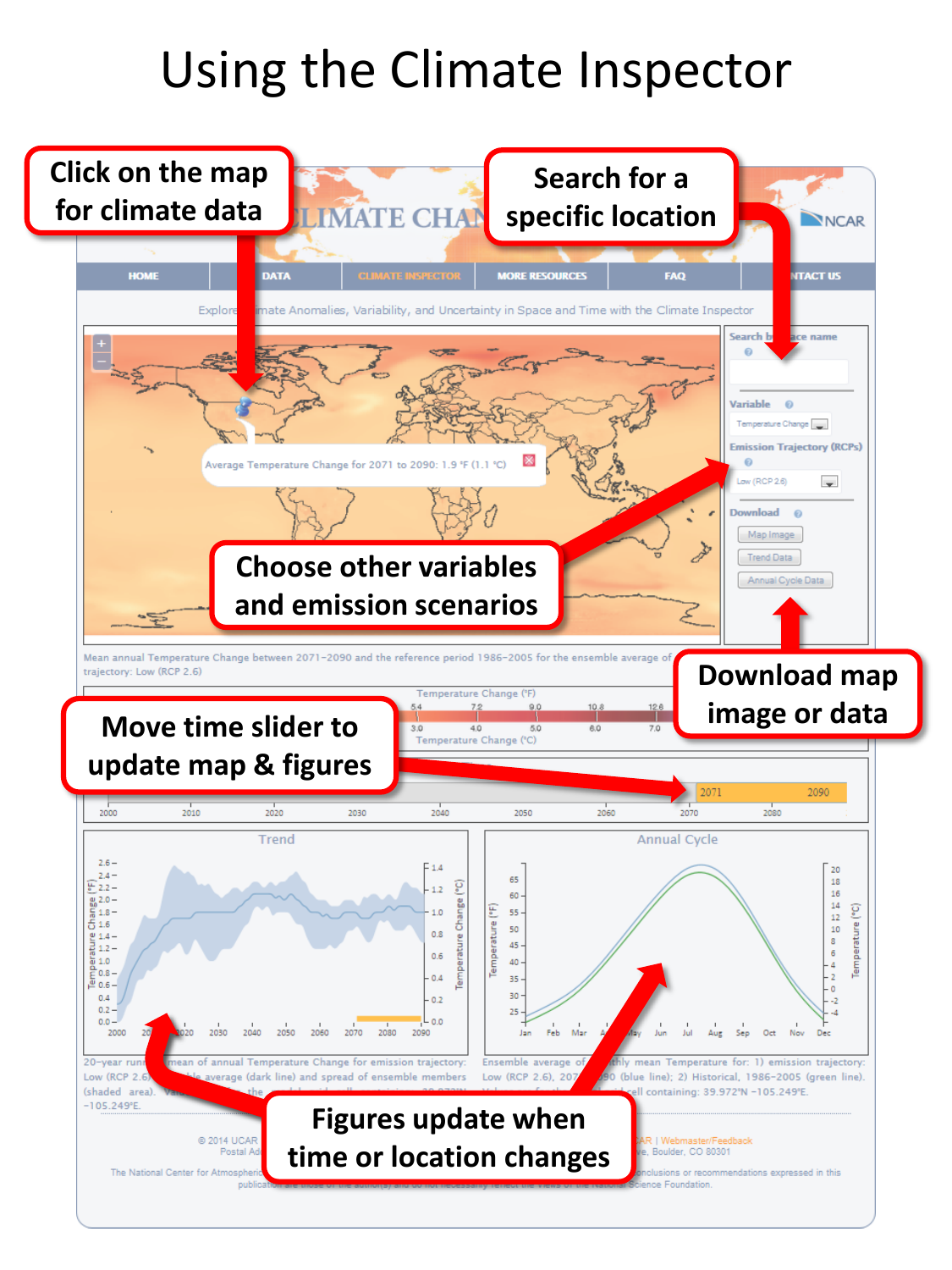## **About Climate Inspector:**

The Climate Inspector is an interactive web application which expands GIS mapping and graphing capabilities to visualize possible temperature and precipitation changes throughout the 21st century. The maps and graphs are generated from a large dataset of climate simulations by the NCAR Community Climate System Model (CCSM4). These simulations were prepared for the 5th Assessment Report of the Intergovernmental Panel on Climate Change. With Climate Inspector you can explore how temperature and precipitation may change based on different emission trajectories (i.e., Representative Concentration Pathways), investigate climate changes around the globe and through time, inspect climate trends, variability and uncertainty, and download maps and data. Here you can download temporal climate data for a single grid cell. If you would like to download data for a globe or a region in a shapefile or textfile format please visit our [data page.](http://gisclimatechange.ucar.edu/gis-data)

If you need extra help, click on the "?" button or [contact our team.](http://gisclimatechange.ucar.edu/contact-us)

## **Location Search**

Use the search box to search for place names. A place name may be the name of a city, county, state, province, or country name. Only cities with a population greater than 500 were included. Search strings should contain only plain ASCII characters and use widely accepted international or English names.

Examples: Search for "Boulder, Colorado", not for "80301" Search for "Russian Federation", not for "Russia"

Do not use zip codes or geographic coordinates. Only placenames will be matched. Search results are sorted first by the strength of string matching to the input search string, and then in descending order by population. Search results are limited to the top 20 matches. The search results dialog will give search options as well as additional information, such as the county name, province or state name, and country. Place name data is based on the Geonames geographical database ([http://www.geonames.org/\)](http://www.geonames.org/)

#### **Variables**

#### **Temperature Change**

20-year running mean of annual near-surface air temperature departure relative to 1986-2005 mean. Air temperature is the bulk temperature of the air, not the surface (skin) temperature. Calculated using variable 'tas' from CESM atmospheric component model. Units: °F and °C

#### **Precipitation Change** *(includes both liquid and solid phases)*

20-year running mean of annual precipitation amount anomaly relative to 1986-2005 mean. Calculated using variable 'pr' from CESM atmospheric component model. Units: inches/year and mm/year

#### **Downloading Data**

The download buttons allow data and map images to be downloaded for offline use. The map image will be provided in PNG image format, and download instructions will vary by browser. Both the annual and monthly data files are provided in CSV (comma-separated value) format and can be viewed in an application such as Microsoft Excel.